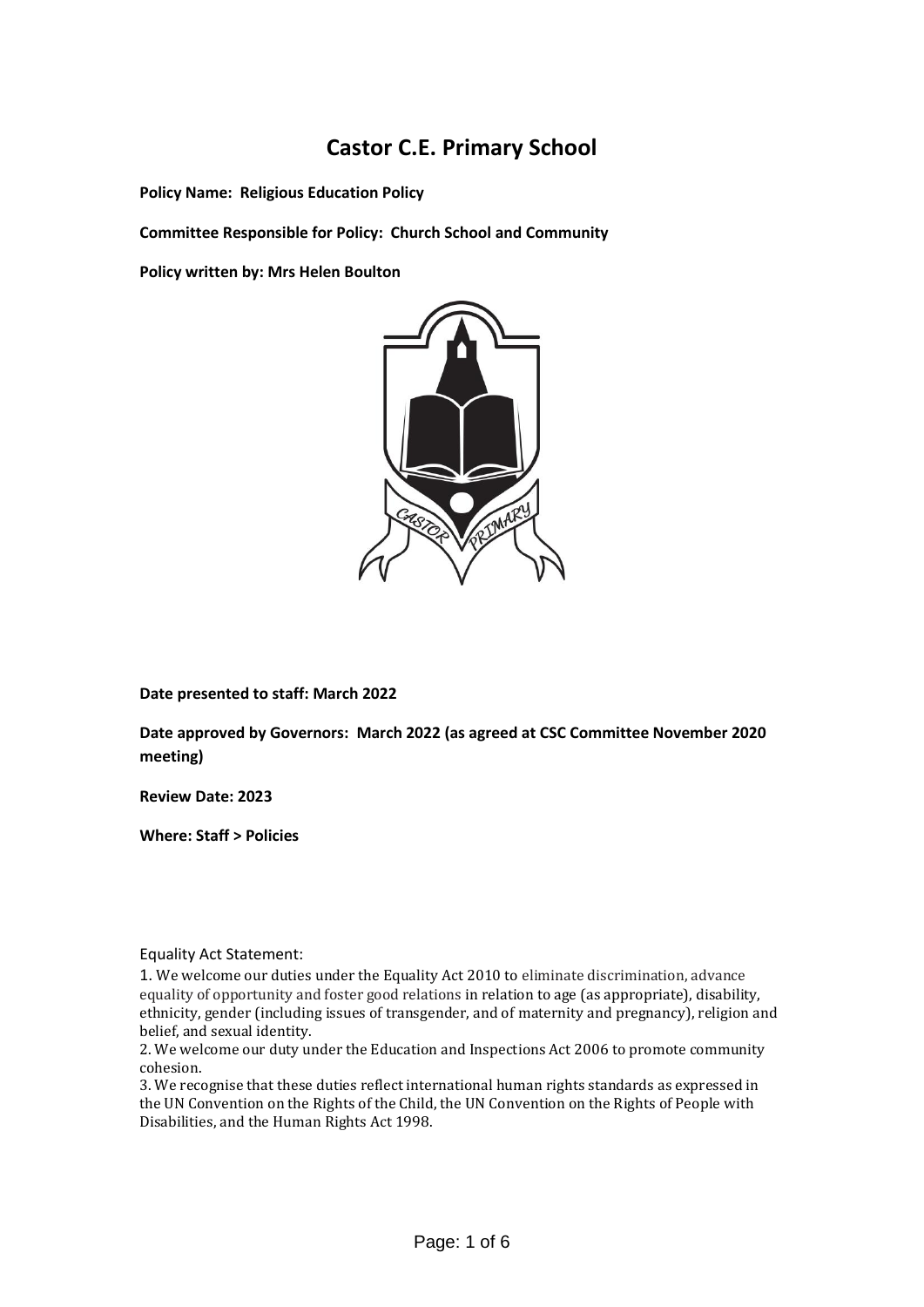# **Castor Church of England Primary School Religious Education Policy**

Our RE policy is underpinned by our Christian vision:

#### **"We have faith in God, ourselves and everyone around us in order to achieve our full potential academically, emotionally, socially and physically, thereby empowering us all to make a positive difference to the world".**

Jesus said, "If you believe, you will see the glory of God" (John 11 v40). He also gave his disciples a new commandment – to "love one another" (John 13 v 34). Yet still, "The apostles said to the Lord, 'increase our faith'" (Luke 17 v 5).

Castor Church of England Primary School will be a place where all are encouraged to search for signs of God's glory and, in doing so, people's faith will be increased, and they will have the grace to follow Jesus' commandment to love one another.

## **Our School Values:**



Our Christian values permeate all aspects of school life and we encourage the children to live them out in all that they do, with the children having the opportunity to flourish as children of God.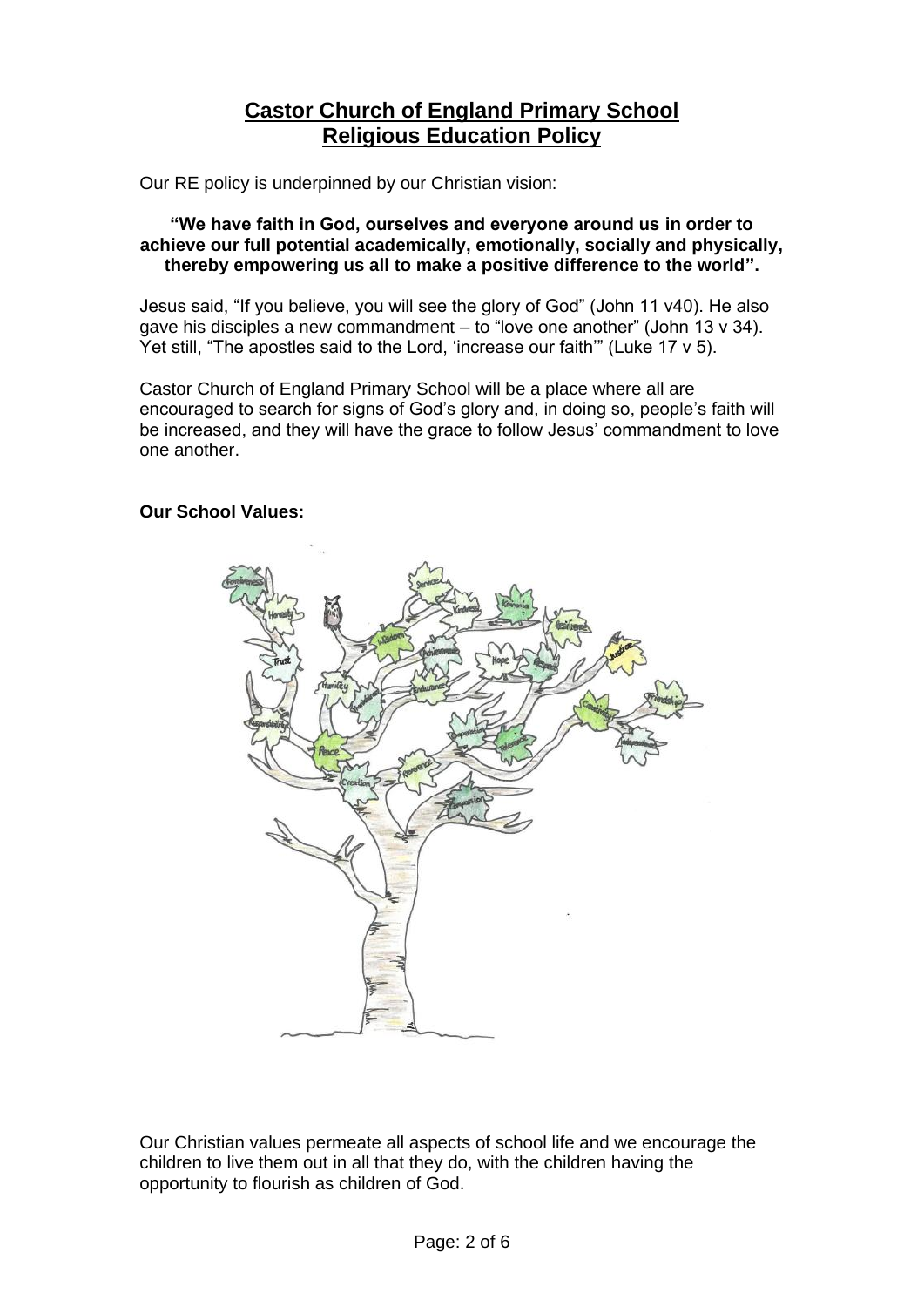# **INTRODUCTION**

Castor Church of England Primary School is committed to developing happy, caring and resilient learners, challenged to achieve their best.

At Castor Church of England Primary School, we value teaching and learning.

- We offer a rich, imaginative, creative curriculum which actively engages and enthuses all participants at their own level, leading them to become confident and independent learners who take pride in their own work and whose achievements are celebrated by all.
- We value our community by being involved in local activities. We acknowledge the wider world and its differences and we understand our place in it.
- We value equality. We value everyone's right to be who they are, and together we all have the opportunity to be the best we can.

## **MANAGEMENT OF RELIGIOUS EDUCATION TEACHING**

As a church school, the Trust Deed enshrines the purpose of the school. *The foundation governors should strive to ensure that the curriculum on offer provides an education that includes high quality Religious Education and a daily act of Christian Worship in accordance with the practices of the Church of England. The provision in a church school is tested through the denominational inspection (SIAMS).*

#### *Church of England Statement of Entitlement 2019:*

*"Religious education in a Church school should enable every child to flourish and to live life in all its fullness. (John 10 v10). It will help educate for dignity and respect encouraging all to live well together.*

## **AIMS AND PRINCIPLES**

Quality teaching and learning should be at the heart of all RE sessions.

- To encourage all children to form good relationships and respect people of other faiths, or no faith.
- To enable pupils to hold balanced and informed conversations about religion and belief.
- To know about and understand Christianity as a diverse, global, living faith through the exploration of core beliefs, using an approach that critically engages with biblical text;
- To gain knowledge and understanding of a range of religions and worldviews, appreciating diversity, continuity and change within the religions and worldviews studied;
- To engage with challenging questions of meaning and purpose raised by human existence and experience;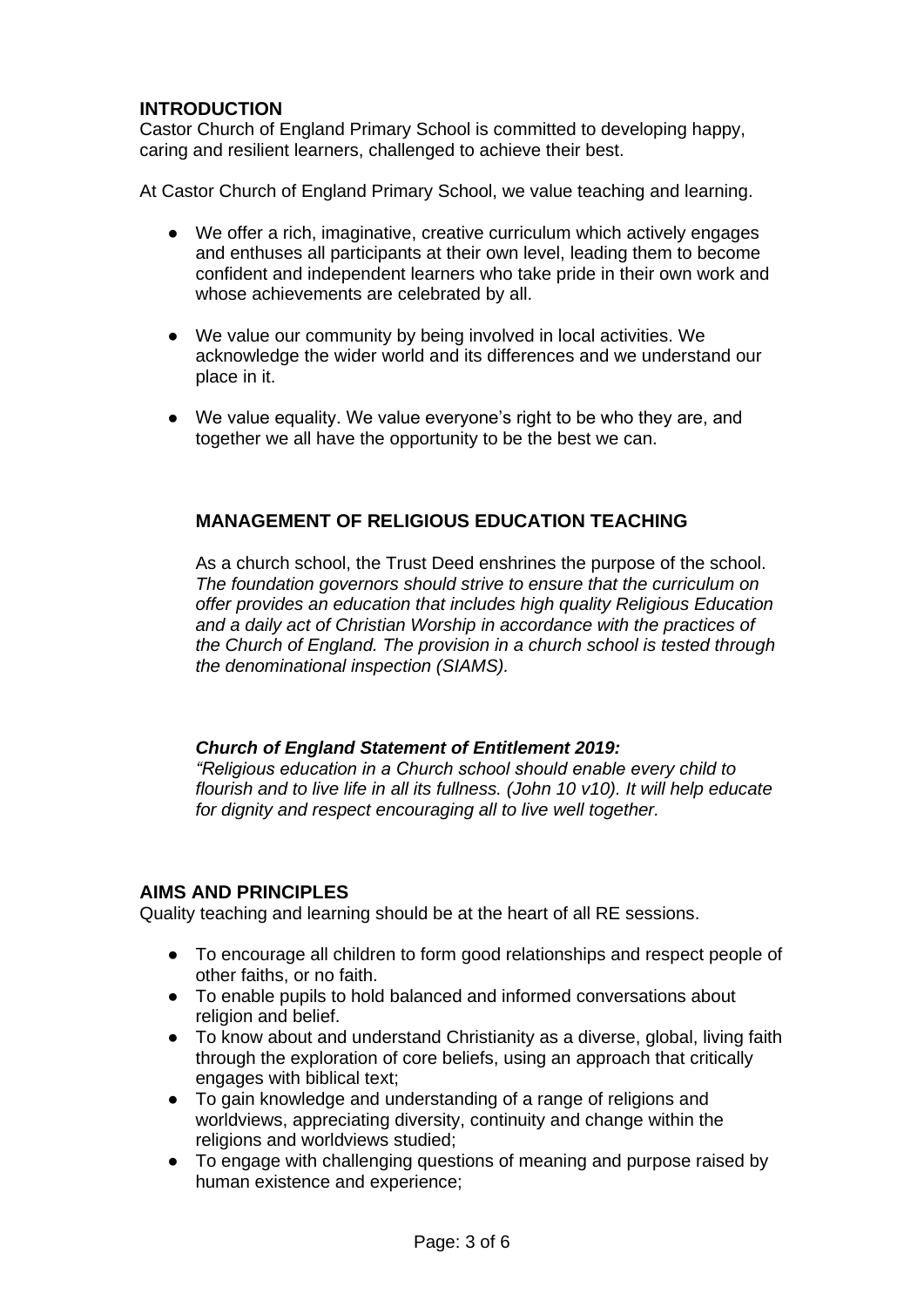- To recognise the concept of religion and its continuing influence on Britain's cultural heritage and on the lives of individuals and societies in different times, cultures and places;
- To explore their own religious, spiritual and philosophical ways of living, believing and thinking.

By the end of their education at Castor Church of England Primary School, the expectation is that all pupils are religiously literate and as a minimum, are able to:

- Give a theologically informed and thoughtful account of Christianity as a living and diverse faith;
- Show an informed and respectful attitude to religions and non-religious worldviews in their search for God and meaning;
- Engage in meaningful and informed dialogue with those of other faiths or none;
- Reflect critically and responsibly on their own spiritual, philosophical and ethical conversations.

## **The Role of the Governing Body**

The Governing Body is responsible for:

- Monitoring that RE in the school is an expression of the school's distinctive Christian vision and values;
- Identifying a link governor for RE who liaises with the subject leader on various aspects of subject development.
- Ensuring that the RE Policy is put into practice and monitored by the appropriate Church, School and Community Committee.
- Working alongside an appropriate inspector to carry out the SIAMS Section 48 Inspection of a church school.

The Governors will monitor the effectiveness of RE teaching within the school through meeting with the RE subject leader, visiting RE lessons alongside the subject leader, and working with the Headteacher and RE subject leader on a regular cycle of evaluation. This also involves staff, children and parents.

#### **The Role of the RE Subject Leader**

.

The subject leader is responsible for:

- Ensuring and monitoring continuity and progression across the school.
- Ensuring that RE is taught for the correct amount of time, namely 60 minutes per week for Foundation Stage and Key Stage 1 and 75 minutes per week for Key Stage 2. (This can include RE themed days across the year.)
- Advising and supporting colleagues regarding the use of resources and teaching materials.
- Ensuring that appropriate resources are available.
- Advising colleagues and providing support when organising visiting speakers and visits to places of worship.
- Keeping up to date with local and national changes to the curriculum and disseminating information and recommendations to colleagues and Governors.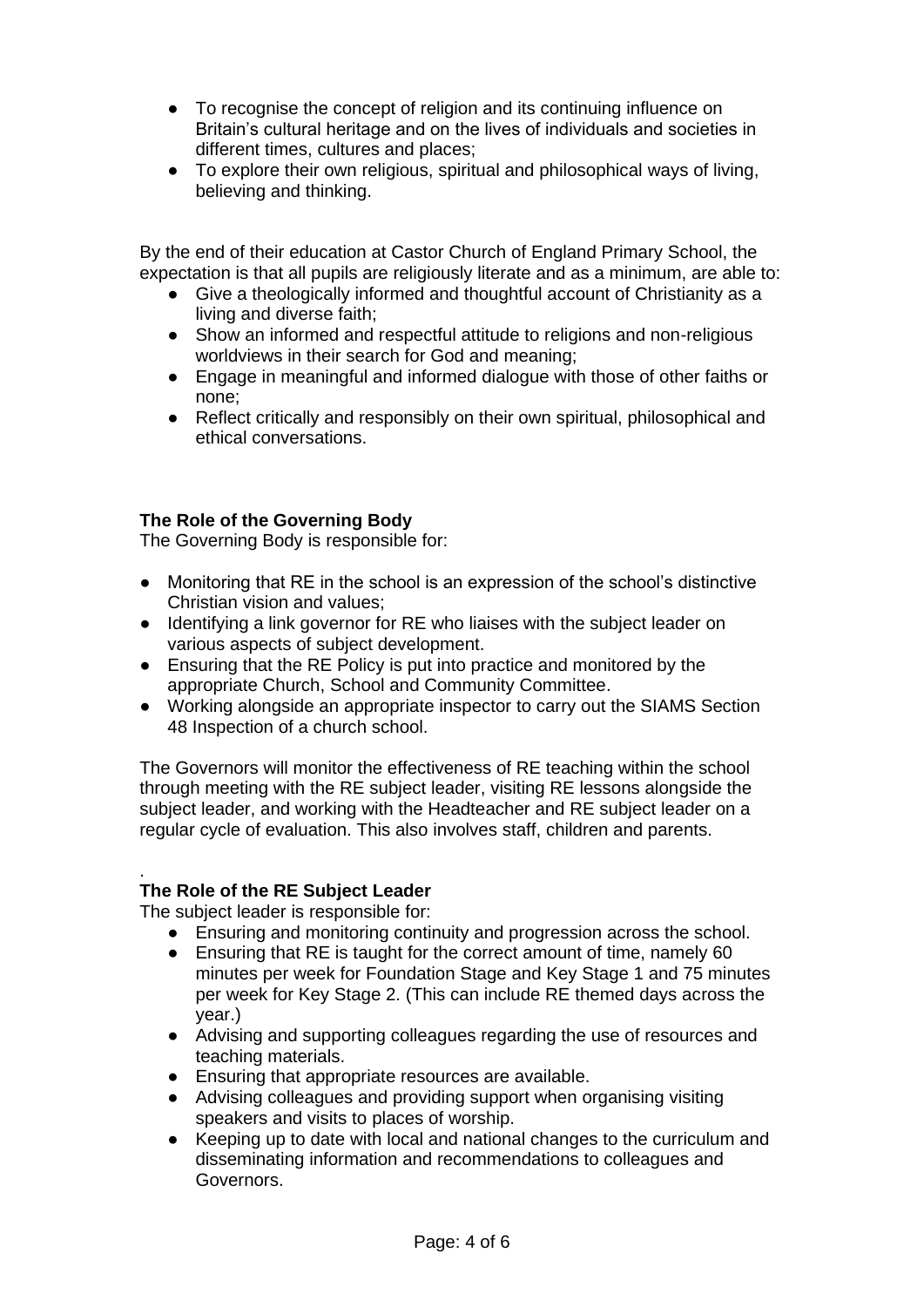- Monitoring assessment and progress throughout the school.
- Monitoring the effectiveness of RE lessons.

#### **CURRICULUM ORGANISATION**

RE is taught in line with Diocese of Peterborough Syllabus for Religious Education 2019-2024. This syllabus supports schools in developing and delivering excellence in RE. It is underpinned by three core elements, which are woven together to provide breadth and balance within teaching and learning about religions and beliefs, thus supporting the school's aims for RE. These elements are:

- Making sense of beliefs;
- Understanding the impact;
- Making connections.

Alongside the Peterborough Syllabus for RE (which provides the support for planning on other religions and worldviews), Christianity must be the majority religion studied in RE in each year group for at least 50% of RE curriculum time. In order to achieve a rich, deep knowledge and understanding of Christianity, the resource "Understanding Christianity" is used. The three elements outlined above are also accommodated, but the main difference is a focus on the text:

- Making sense of the text;
- Understanding the impact;
- Making connections.

Care has been taken to ensure the recommended weighting for each religious focus has been achieved.

Class teachers are responsible for the delivery of RE lessons. Under the guidance of the subject leader, units of work will be chosen and adapted based around enquiry based questions. Pupils will be encouraged to engage and participate during RE lessons.

RE may be linked to topic work and other subject areas. It should be encountered through people, stories, art, drama, music, architecture and more. Children will be given first-hand experience to explore places of worship and talk to people of various faith communities.

Pupils will be encouraged to ask questions for themselves – plus they will explore disagreement and learn to handle it well. They should feel confident to challenge and be challenged by the ideas encountered. In line with the school's Christian vision of "having faith in God, ourselves and everyone around us" (plus the school's Behaviour Policy), teachers will place trust in what the children discuss and encourage them to show the Christian values of honesty, responsibility and forgiveness.

In order to ensure that the appropriate number of hours is taught and to provide a focussed opportunity to monitor continuity and progression, the subject leader will